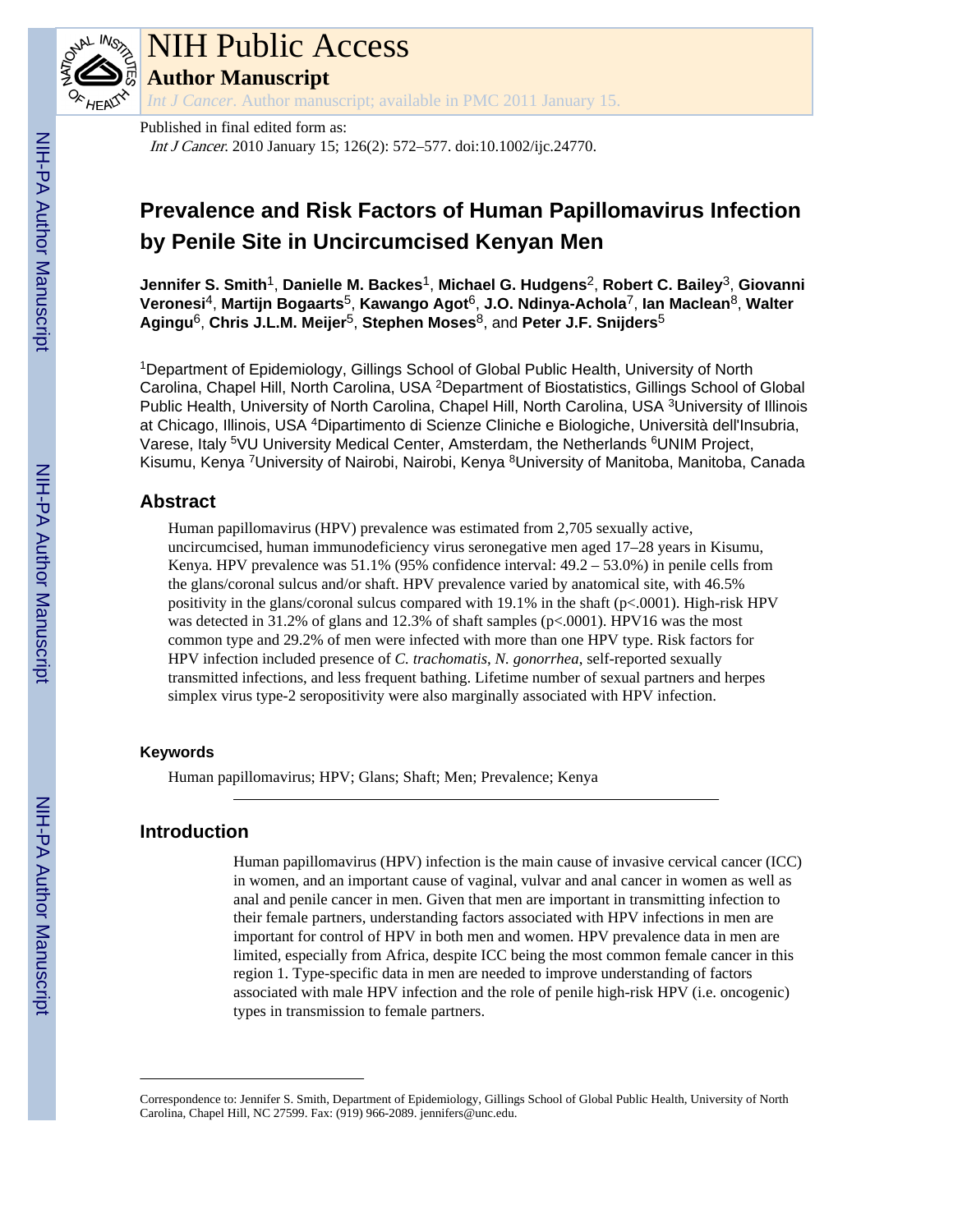We previously reported penile HPV prevalence in three anatomical sites (shaft; glans/ coronal sulcus; and urethra) from 98 men in Kisumu, Kenya 5. Here we assess type-specific HPV prevalence by anatomical site and estimate risk factors for prevalent HPV infection in over 2,700 young sexually active, uncircumcised men in Kenya, including the 98 men reported on previously.

#### **Materials and Methods**

#### **Study Population and Enrollment**

Uncircumcised men aged 17–28 years were screened between February 4, 2002 and September 6, 2005 in Kisumu, Kenya to participate in a randomized controlled trial (RCT) of male circumcision 6. The primary aim of the RCT was to determine the effectiveness of male circumcision in reducing human immunodeficiency virus (HIV) incidence. In brief, inclusion criteria included being uncircumcised, HIV seronegative, sexually active, and having hemoglobin of ≥9.0 g/100 mL. Study participants were recruited from STI clinics, workplaces, and community organizations.

This present analysis includes men screened for the RCT who consented to HPV sample collection and its shipment overseas for testing. A total of 6,686 men were screened for participation in the RCT 6. Of these, 4,489 were eligible to participate in the main RCT. The primary reasons for ineligibility included having age outside the required range (18–24) or unknown age, being a nonresident of Kisumu, refusing to consent to HIV testing, not being completely uncircumcised, being HIV seropositive (or with indeterminate results), not being sexually active in previous 12 months, or having an existing medical problem. Of the 4,489 eligible men, 2,705 consented to participate in the HPV study and had risk factor data collected at the baseline visit (2,228 men were enrolled into the RCT, 477 were not). The study protocol was approved by the Institutional Review Boards of all collaborating institutions and the University of North Carolina.

#### **Questionnaire, Clinical Examination, and Specimen Collection**

After undergoing informed consent, participants were administered a standardized questionnaire on sociodemographic characteristics and sexual behavior by a trained male interviewer. Participants also underwent a clinical examination by a trained physician or clinical officer as described previously 5. Penile exfoliated cells were collected for HPV DNA detection from two anatomical sites using prewetted Dacron swabs in separate conical tubes: i. shaft and external foreskin tissue (shaft specimen) and ii. the glans, coronal sulcus and inner foreskin tissue (glans specimen). For the shaft specimen, shaft and external foreskin cells were collected from each of the 4 sides of the external shaft tissue, from the proximal to distal penile shaft, using a Type 3 Dacron swab prewetted in Tris buffer. For the glans specimen, a second penile exfoliated cell sample was collected using a second prewetted Type 3 Dacron swab as follows: the prepuce was gently retracted to collect exfoliated cells by swabbing the tip of the urethral opening, completely circling the urethral orifice 2–3 times; sampling the top to the bottom of the glans in a circular motion around the complete circumference of the penis; rotating the swab 3 times completely around the circumference of the coronal sulcus; and sampling from the inner foreskin tissue. Sampling of the penile exfoliated cell specimens for HPV testing did not exclude areas of the glans/ coronal sulcus/inner foreskin or shaft that were affected by genital warts.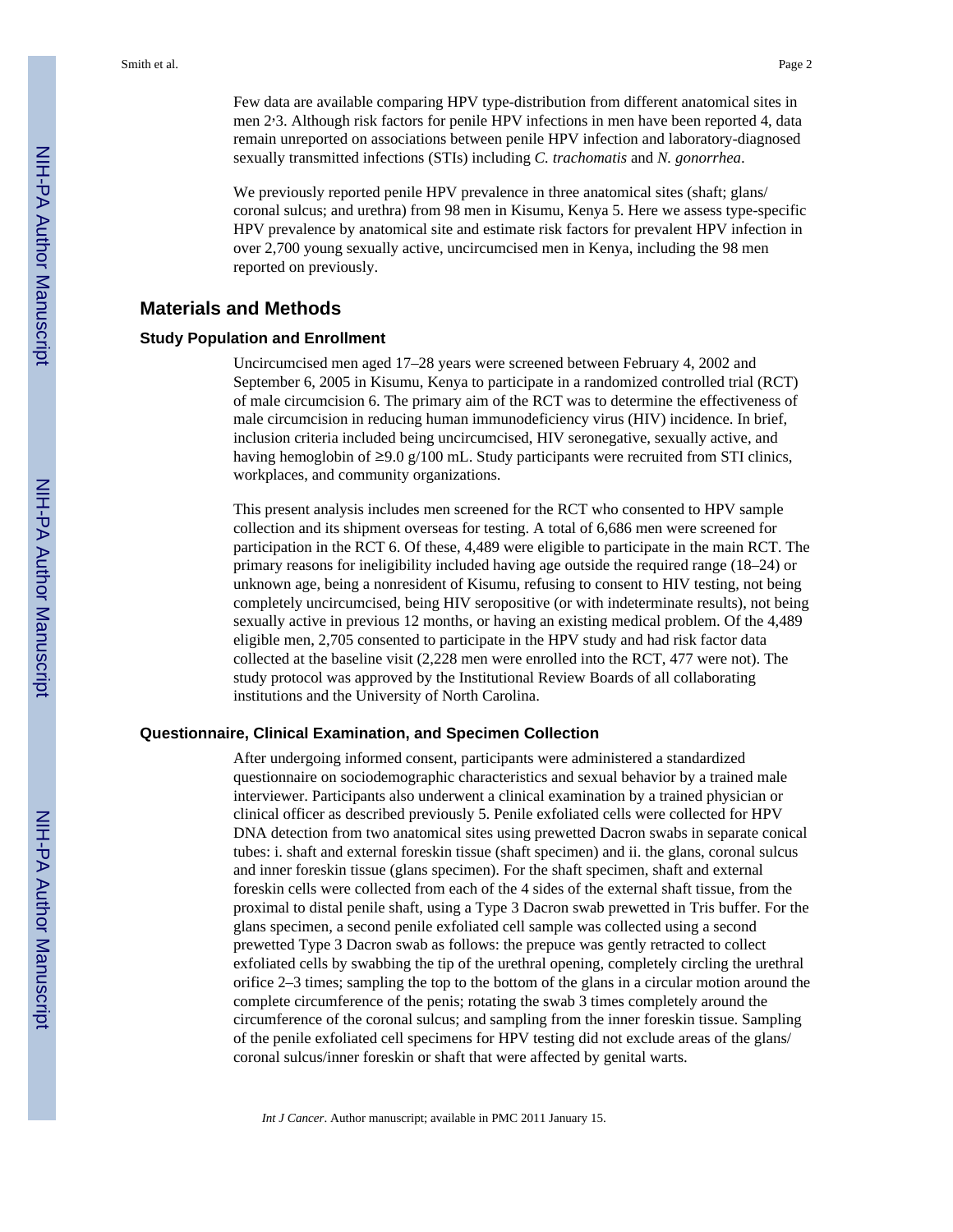Both penile cell samples were placed in individual 15-mL centrifuge tubes containing 2-mL 10 mmol/L Tris-HCl, 0.01 mol/L, 7.4 pH, buffer, and processed on the day of collection at the UNIM (Universities of Nairobi, Illinois, and Manitoba) clinic laboratory by centrifugation at high speed (maximum, 3000g) for 10 minutes. Excess Tris-HCl buffer was discarded using a Pasteur pipette, and the remaining cell pellet was resuspended in the same volume of 0.1 mmol/L Tris-HCl buffer, and vortexed. Diluted cell pellets were then frozen at −75°C. All samples were sent using a dry shipper to the Department of Pathology, VU University Medical Center, Amsterdam, the Netherlands, for HPV DNA laboratory testing.

#### **HPV DNA Laboratory Testing**

DNA was isolated from penile exfoliated cell samples using NucleoSpin 96 Tissue kit (Macherey-Nagel, Germany) and a Microlab Star robotic system (Hamilton, Germany) according to manufacturers' instructions. Presence of human DNA was evaluated by βglobin specific PCR, followed by agarose gel electrophoresis. HPV positivity was assessed by GP5+/6+ PCR followed by hybridisation of PCR products using an enzyme immunoassay readout with two HPV oligoprobe cocktail probes that, together, detect 44 HPV types: HPV6, 11, 16, 18, 26, 30, 31, 32, 33, 34, 35, 39, 40, 42, 43, 44, 45, 51, 52, 53, 54, 55, 56, 57, 58, 59, 61, 64, 66, 67, 68, 69, 70, 71 (equivalent to CP8061), 72, 73, 81(equivalent to CP8304), 82(IS39 and MM4subtypes), 83 (equivalent to MM7), 84(equivalent to MM8), cand85, 86, cand89(equivalent to CP6108) and JC9710. Subsequent HPV genotyping was performed by reverse line blot hybridisation of PCR products, as described previously7,8. Primers and probe sequences, as well as cycling and staining conditions were detailed previously 7,8.

HPV16, 18, 31, 33, 35, 39, 45, 51, 52, 56, 58, 59, 66, and 68 were considered high-risk types. HPV infections with multiple HPV types were considered high-risk if one or more high-risk HPV types were detected. Low-risk types included all other HPV types. HPV types detected by enzyme immunoassay but not by reverse line blot genotyping were designated as HPVX, indicating a type, sub-type or variant not detectable with probes used for reverse line blot hybridization.

Urine samples were tested for *N. gonorrhea* and *C. trachomatis* infections by PCR-based methods (Roche Diagnostics) and for *Trichomonas vaginalis* (Tv) by culture (Biomed Diagnostics). Serum specimens were tested for syphilis antibody and herpes simplex virus type 2 (HSV-2) antibody (Kalon). Positive Rapid Plasma Reagin (RPR) (Becton Dickinson) tests were confirmed by *Treponema pallidum* hemagluttination (TPHA) assay (Randox Laboratories).

#### **Statistical Methods**

Associations between categorical variables and anatomical site-specific HPV infection were assessed using Pearson's  $\chi^2$  test. Mantel–Haenszel methods were employed to account for multiple measures from each participant at the two anatomical sites. Odds ratios (ORs) and corresponding 95% confidence intervals (CIs) for possible risk factors were estimated via age-adjusted, univariate logistic regression models, conditional on anatomical site. Multivariate logistic regression models were used to estimate associations between each variable and HPV infection, simultaneously adjusting for other possible risk factors. Multivariate models included risk factors with significant marginal associations with HPV or variables believed a priori to be potential confounders. Analyses were repeated with participants categorized as HPV-positive if i) HPV infection was detected at one or both anatomical sites; and ii) at least one high-risk type was detected. Analyses utilized data from all specimens collected regardless of β-globin positivity unless stated otherwise.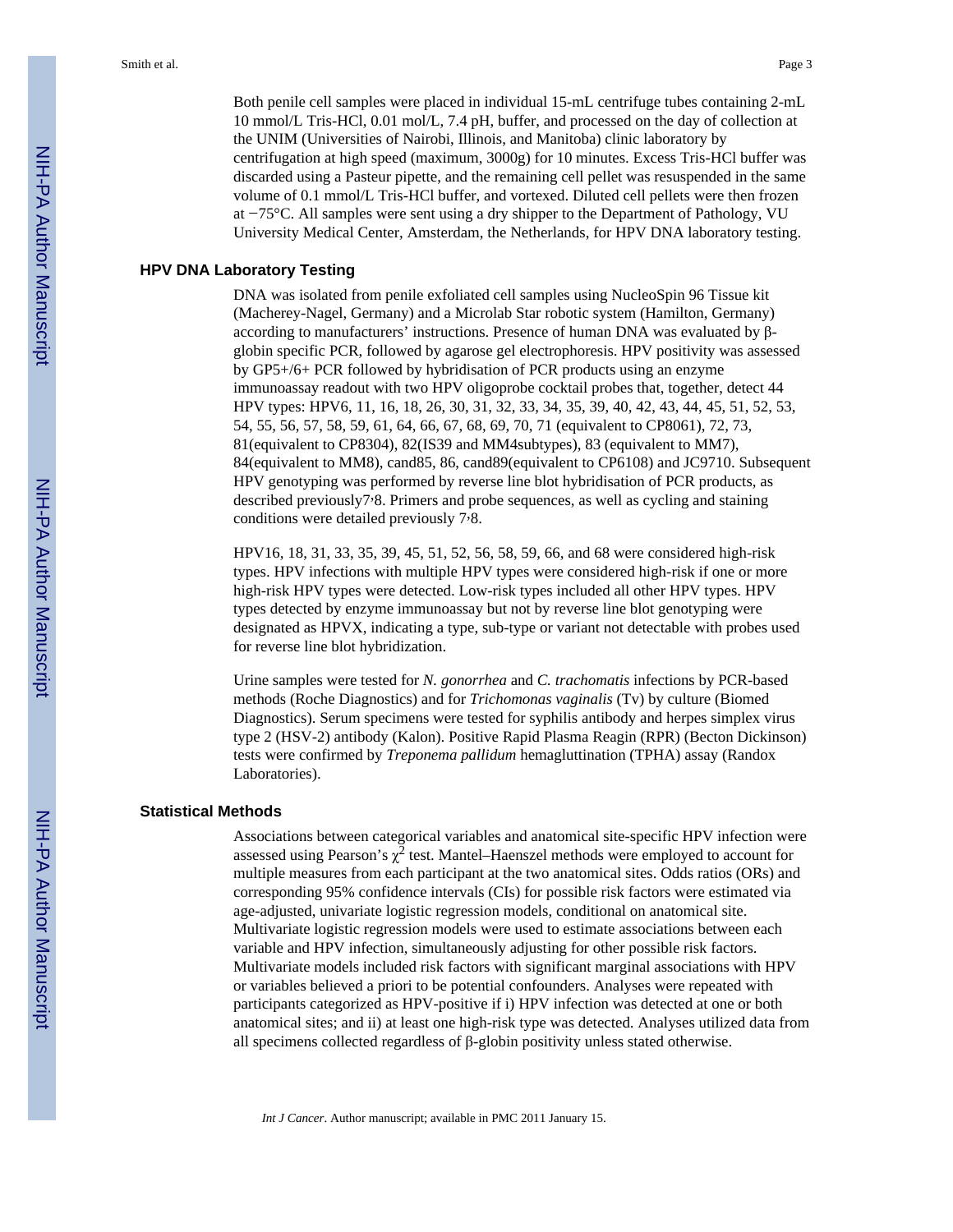#### **Results**

#### **HPV and β-Globin PCR Positivity by Anatomical Collection Site**

The median age of 2,705 participating men was 20 (range of  $17 - 28$ ). HPV was detected in either the glans/coronal sulcus or shaft specimen of 1,382 men (51.1%, 95% CI: 49.2 – 53.0%). HPV prevalence varied by anatomical site, with 1,258 men (46.5%) having detectable viral DNA in penile exfoliated cells from the glans compared to 518 men (19.1%) with HPV in the shaft (p<.0001). β-globin positivity was 57.0% in the glans and 35.9% in the shaft ( $p<0.0001$ ). HPV DNA positivity was significantly higher in the glans compared to the shaft in both β-globin positive (50.1% vs. 24.5%; p<.0001) and β-globin negative (41.7% vs. 16.1% p<.0001) samples.

#### **HPV Type-Specific Distribution**

High-risk HPV16 was the most common type detected in either site (9.8% overall, 7.5% of glans samples,  $3.7\%$  of shaft samples,  $p<0.001$ ). Among men with HPV in the glans or the shaft, 19.1% had detectable HPV16. The second most common type detected in either site was HPV56 (6.1% overall, 5.3% glans, 2.1% shaft, p<.0001). HPVX was detected at either anatomical site in 6.1% of males. The ten next most common types overall (i.e. detected in either site) were HPV42 (5.2%), HPV67 (5.1%), HPV66 (5.1%), HPV52 (4.7%), JC9710 (4.7%), HPV18 (4.3%), HPV35 (4.3%), HPV43 (4.2%), HPV40 (4.1%), and HPV31 (4.0%). All other types detected (HPV6, 11, 22, 25, 26, 30, 32, 33, 34, 39, 44, 45, 51, 53, 54, 55, 58, 59, 64, 68, 69, 70, 72, 73, 81, 82, 83, 84, 85, 86, and CP6108) were found in less than 4% of samples. Similar results were obtained when β-globin negative specimens were excluded. For example, the five most common types overall were HPV16, HPV56, HPV67, HPV42, and HPV66 among β-globin positive specimens.

At least one high-risk HPV type was detected in either the glans or shaft in 954 men (35.3%, 95% CI: 33.5–37.1). The prevalence of high-risk HPV infection varied by anatomical site (31.2% in the glans, 12.4% in the shaft, p<.0001). Detection of only low-risk HPV types in either the glans or shaft occurred in 428 men (15.8%, 95% CI 14.5–17.3), and was higher in the glans (15.3%) than in the shaft (6.8%), p<.0001. HPV infections with two or more types were detected in either the glans or shaft of 789 men (29.2%, 95% CI: 27.5–30.9), and also varied by site  $(25.1\%$  in the glans, 7.2% in the shaft,  $p<.0001$ ). Thus 57% (789/1382) of men with HPV in the glans or the shaft were infected with multiple HPV types.

#### **Risk Factors for Penile HPV Infection**

HPV penile prevalence in the glans and in the shaft did not appear to vary by age (Figure 1). Presence of laboratory-detected *C. trachomatis* and *N. gonorrhea*, self-reported STIs, and lower frequency of bathing had the strongest positive associations with penile HPV presence, both in glans/coronal sulcus and overall analyses (Table 1). Use of condoms with last sexual partner was negatively associated with HPV prevalence. Lifetime number of sexual partners was positively associated with HPV, but no association was found with years of sexual activity. Earning an income and lower educational attainment were associated with increased odds of HPV, although education was not significant after adjusting for other risk factors. In age-adjusted univariate models among 2,272 men with HSV-2 results (2,222 men enrolled in the main RCT, 50 not enrolled), HSV-2 was significantly associated with HPV presence in the glans ( $p=0.0004$ ) and overall ( $p=0.02$ ), but not in the shaft ( $p=0.59$ ). In multivariate models, HSV-2 was marginally significant for HPV in the glans (OR=1.25, 95% CI 1.01–1.54, p=0.04) but not in the shaft (OR=0.89, 95% CI 0.68–1.16, p=0.38) or overall (OR=1.1, 95% CI 0.90–1.37,  $p=0.34$ ). The following possible risk factors were also considered, but are not listed in Table 1 due to lack of association with HPV or high correlation with other risk factors: marital status, travel to Nairobi in last 6 months, age at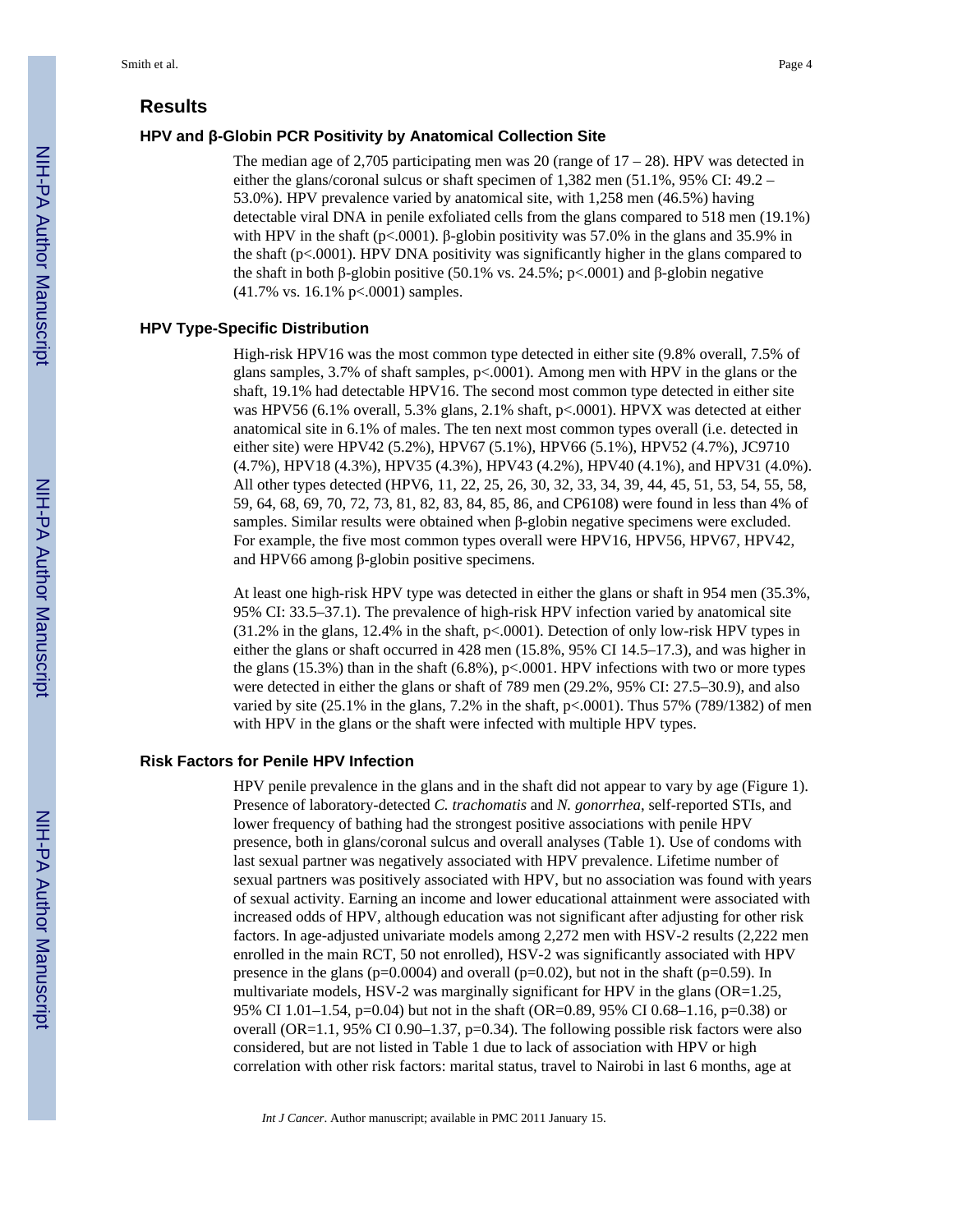first intercourse, use of condom in the last six months, number of female partners in the last 12 months, paid money for sex in the last 6 months, ever tasted alcohol, presence of syphilis antibodies, positive Tv urine culture, and hours until washing penis after sex. Genital warts were uncommon, with only 1% (28/2705) of men having warts in the glans, coronal sulcus or foreskin, and no men having warts in the shaft. Similar results (data not shown) were found for associations with infection with at least one high-risk HPV type. Results were also similar when analyses were restricted to β-globin positive specimens, although some risk factors (e.g., bathing frequency) were no longer significantly associated with HPV infection due to smaller sample sizes relative to analyses using all specimens.

#### **Discussion**

HPV infection was detected in approximately half of participating men, with a higher HPV prevalence in the glans/coronal sulcus as compared to the shaft. Participating men were most commonly infected by HPV16, the most frequent HPV type detected in both invasive anal and penile cancers worldwide 9,10. The strongest risk factors for penile HPV infection included laboratory-diagnosed *C. trachomatis* or *N. gonorrhea* infections, less frequent bathing, and a self-reported history of STIs.

Penile HPV prevalence observed here is consistent with previous studies from Kenya that found 58% prevalence among 250 fishermen aged 18–63 years from Kisumu 11 and 57% prevalence among 49 young, high-risk men aged 18–29 years from Brazil 12. Our HPV prevalence results among men are somewhat higher than that reported among similarly aged women in Nairobi, Kenya 13, comparable to other reports that found HPV DNA prevalence among men as high as similarly aged women.

Penile HPV prevalence was stable across age. Albeit based on a relatively narrow age-band of 17 to 28 years, these data are consistent with similarly-aged young females where HPV prevalence generally peaks between 15 and 25 years of age 14. Associations observed here between HPV and infection with *C. trachomatis or N. gonorrhea* are consistent with global data on HPV risk from women 15 and are not unexpected given that these infections are all transmitted sexually. Inflammation induced by *C. trachomatis* or *N. gonorrhea* infections may increase the likelihood of HPV carriage among men. However, given the crosssectional design, we are not able to investigate temporal relationships.

Main study advantages include the detection of HPV DNA using a sensitive assay to detect a broad range of types at two different anatomical sites among a large sample of men. To our knowledge, this is the first study to investigate the association between penile HPV infection and laboratory-diagnosed STIs. Our results of a higher prevalence of HPV infection in the glans/coronal sulcus than the shaft are in contrast with two previous U.S. studies 2,3, which both found a relatively higher prevalence of HPV infection in the shaft than the glans/ coronal sulcus. Differences in study results may potentially be due to differences in hygienic practices, sampling or laboratory techniques between studies.

In our study, β-globin PCR positivity was relatively low. In reference to the relatively low rates of beta-globin positivity, especially in shaft samples, a possible explanation might be that the cells collected from the penis, in particular those of the shaft, are more keratinized and anucleated than those obtained from the cervix, and therefore may contain less human DNA. As such, beta-globin testing may not be the best control for HPV DNA testing among men. Nevertheless, HPV detection in the shaft, unlike that in glans, could have been somewhat underestimated. Differences in sampling quality as reflected by beta-globin positivity however, cannot fully account for differences in HPV positivity between the two anatomical sites since HPV DNA positivity was significantly higher in the glans compared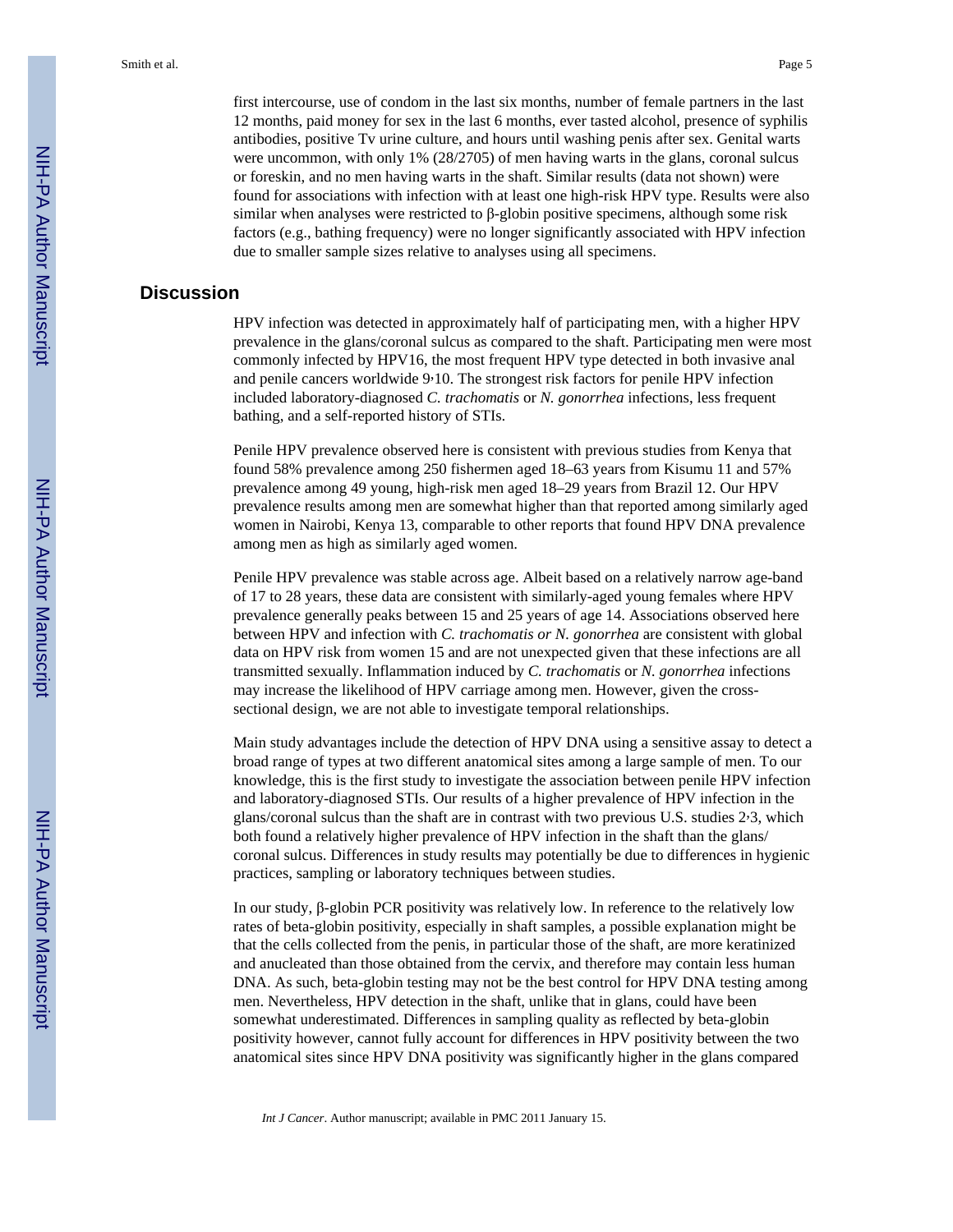to the shaft in beta-globin positive specimens  $(p<0.001)$ . Because overall HPV prevalence and risk factors were generally similar when all samples or only  $\beta$ -globin positive samples were included in statistical analyses, this suggests that amplifiable HPV copies often exceed those of the β-globin gene.

Our results may not be generalized to a broader population of similarly aged men, given that participants in this study were from one region in Kenya, uncircumcised, sexually active, and met criteria to participate in a trial that entailed circumcision. Bailey et al11 provide additional discussion of the generalizability of results from the RCT to the general population of young Kenyan men. For the subjects reported on here, 82% (2221/2696) were enrolled in the RCT. There was no difference in the overall prevalence of HPV between men who were and were not enrolled in the RCT  $(p=0.16)$ . Risk factors considered in Table 1 were similar between men enrolled and not enrolled in the RCT, although enrolled men tended to have higher education  $(p=0.01)$  and were more likely to have used a condom with their last sexual partner  $(p=0.02)$ .

Men reporting less frequent washing had a higher prevalence of penile HPV infection. Since all the participants in this baseline study were uncircumcised, it remains to be seen if the association between lower bathing frequency and HPV infection is modified by circumcision status. This will be assessed in our analysis of incident and persistent HPV infections over study follow-up. Although prophylactic vaccines targeting oncogenic types HPV16 and 18 may soon be approved for the prevention of HPV persistence and genital warts among young men, current vaccines do not cover all high-risk HPV types, and may prove too costly for implementation among men in many less-developed countries. Meanwhile, in light of our current findings, interventions promoting penile hygiene may be worth consideration.

#### **Acknowledgments**

This research was supported by the National Cancer Institute, National Institutes of Health (grant R01 CA114773-04). The RCT was supported by grant number AI50440 from the Division of AIDS, NIAID, NIH and by grant number HCT 44180 from the Canadian Institutes of Health Research. S Moses was supported by a CIHR Investigator Award.

#### **References**

- 1. Ferlay, J.; Bray, F.; Pisani, P.; Parkin, DM. GLOBOCAN 2002: Cancer Incidence, Mortality and Prevalence Worldwide, IARC CancerBase No.5 version 2.0. Lyon: IARCPress; 2004.
- 2. Weaver BA, Feng Q, Holmes KK, Kiviat N, Lee SK, Meyer C, Stern M, Koutsky LA. Evaluation of genital sites and sampling techniques for detection of human papillomavirus DNA in men. J Infect Dis. 2004; 189:677–685. [PubMed: 14767822]
- 3. Nielson CM, Flores R, Harris RB, Abrahamsen M, Papenfuss MR, Dunne EF, Markowitz LE, Giuliano AR. Human papillomavirus prevalence and type distribution in male anogenital sites and semen. Cancer Epidemiol Biomarkers Prev. 2007; 16:1107–1114. [PubMed: 17548671]
- 4. Nielson CM, Harris RB, Dunne EF, Abrahamsen M, Papenfuss MR, Flores R, Markowitz LE, Giuliano AR. Risk factors for anogenital human papillomavirus infection in men. J Infect Dis. 2007; 196:1137–1145. [PubMed: 17955431]
- 5. Smith JS, Moses S, Hudgens MG, Agot K, Franceschi S, Maclean IW, Ndinya-Achola JO, Parker CB, Pugh N, Meijer CJLM, Snijders PJF, Bailey RC. Human papillomavirus detection by penile site in young men from Kenya. Sex Transm Dis. 2007; 34:928–934. [PubMed: 17621251]
- 6. Bailey RC, Moses S, Parker CB, Agot K, Maclean I, Krieger JN, Williams CF, Campbell RT, Ndinya-Achola JO. Male circumcision for HIV prevention in young men in Kisumu, Kenya: a randomised controlled trial. Lancet. 2007; 369:643–656. [PubMed: 17321310]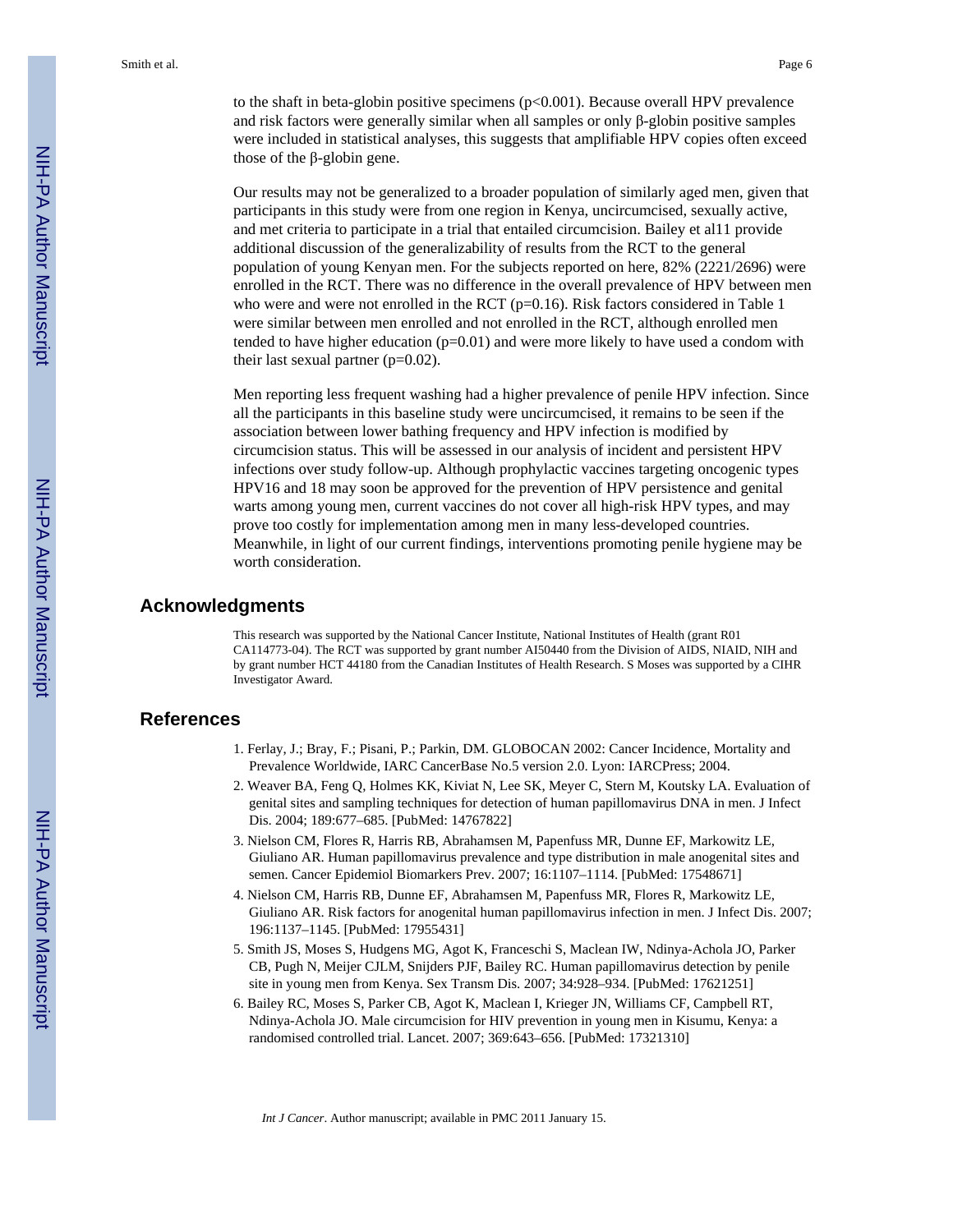- 7. Van den Brule AJC, Pol R, Fransen-Daalmeijer N, Schouls LM, Meijer CJLM, Snijders PJF. GP5+/ 6+ PCR followed by reverse line blot analysis enables rapid and high-throughput identification of human papillomavirus genotypes. J Clin Microbiol. 2002; 40:779–787. [PubMed: 11880393]
- 8. Snijders, PJF.; Van den Brule, AJC.; Jacobs, MV.; Pol, RP.; Meijer, CJLM. HPV DNA detection and typing in cervical scrapes by general primer GP5+/6+ PCR. In: Davy, CE.; Doorbar, J., editors. Methods in molecular medicine: human papillomaviruses — methods and protocols. Totowa: Humana Press; 2005. p. 101-114.
- 9. Backes DM, Kurman RJ, Pimenta JM, Smith JS. Systematic review of human papillomavirus prevalence in invasive penile cancer. Cancer Causes Control. 2009; 20:449–457. [PubMed: 19082746]
- 10. Hoots BE, Palefsky JM, Pimenta JM, Smith JS. A systematic review of human papillomavirus type distribution in anal cancer and anal intraepithelial lesions. Int J Cancer. 2009; 124:2375–2383. [PubMed: 19189402]
- 11. Ng'ayo MO, Bukusi E, Rowhani-Rahbar A, Koutsky LA, Feng Q, Kwena ZA, Holmes KK. Epidemiology of human papillomavirus infection among fishermen along Lake Victoria Shore in the Kisumu District, Kenya. Sex Transm Infect. 2008; 84:62–66. [PubMed: 17991686]
- 12. Rombaldi RL, Serafini EP, Villa LL, Vanni AC, Barea F, Frassini R, Xavier M, Paesi S. Infection with human papillomaviruses of sexual partners of women having cervical intraepithelial neoplasia. Braz J Med Biol Res. 2006; 39:177–187. [PubMed: 16470304]
- 13. Temmerman M, Tyndall MW, Kidula N, Claeys P, Muchiri L, Quint W. Risk factors for human papillomavirus and cervical precancerous lesions, and the role of concurrent HIV-1 infection. Int J Gynaecol Obstet. 1999; 65:171–181. [PubMed: 10405062]
- 14. Smith JS, Melendy A, Rana RK, Pimenta JM. Age-specific prevalence of infection with human papillomavirus in females: a global review. J Adolesc Health. 2008; 43(4 Suppl):S5–S25. [PubMed: 18809145]
- 15. Franceschi S, Smith JS, van den BA, Herrero R, Arslan A, Anh PT, Bosch FX, Hieu NT, Matos E, Posso H, Qiao YL, Shin HR, et al. Cervical infection with Chlamydia trachomatis and Neisseria gonorrhoeae in women from ten areas in four continents. A cross-sectional study. Sex Transm Dis. 2007; 34:563–569. [PubMed: 17417132]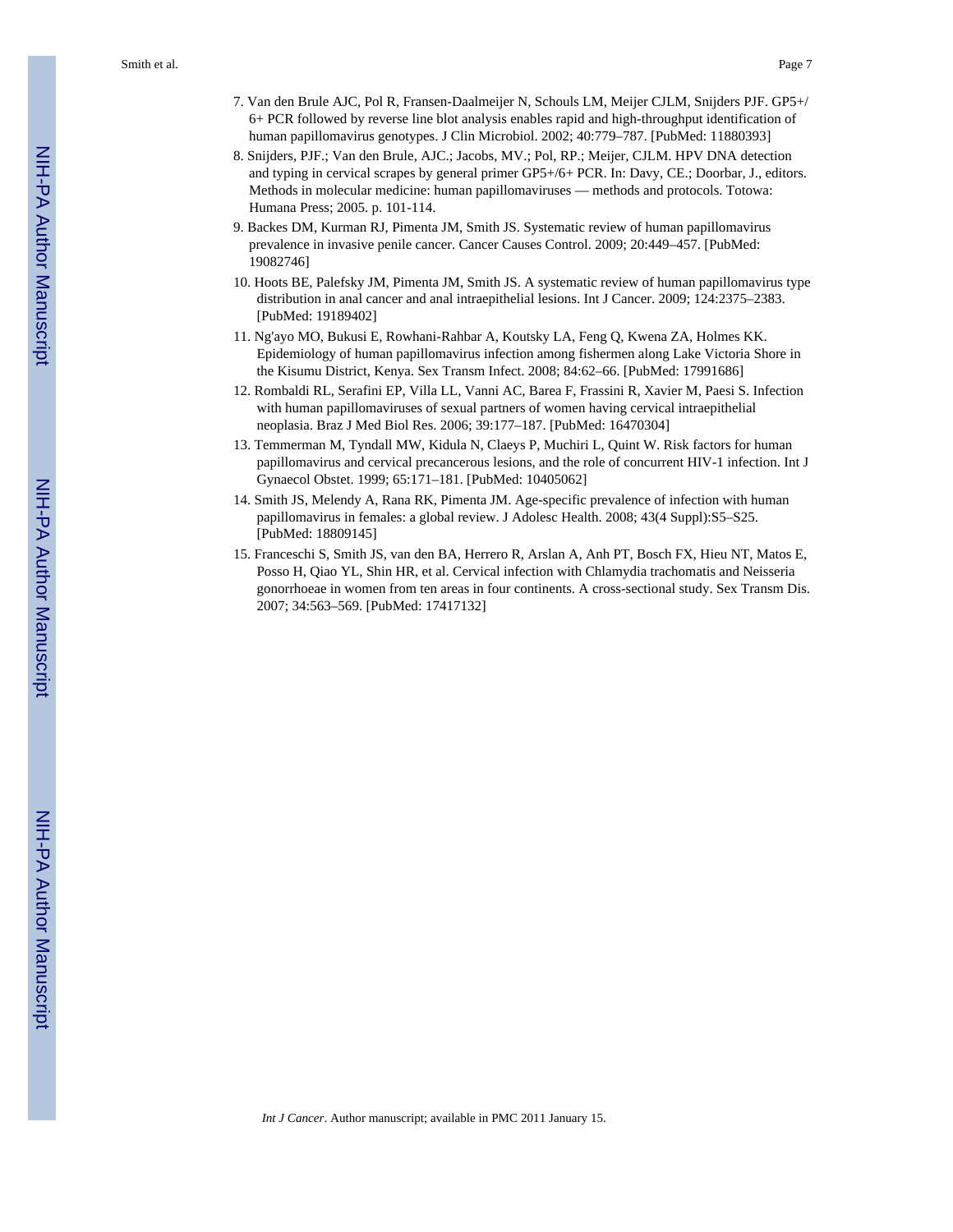

#### **Figure 1.**

Estimated human papillomavirus (HPV) prevalence with 95% confidence intervals by anatomical site.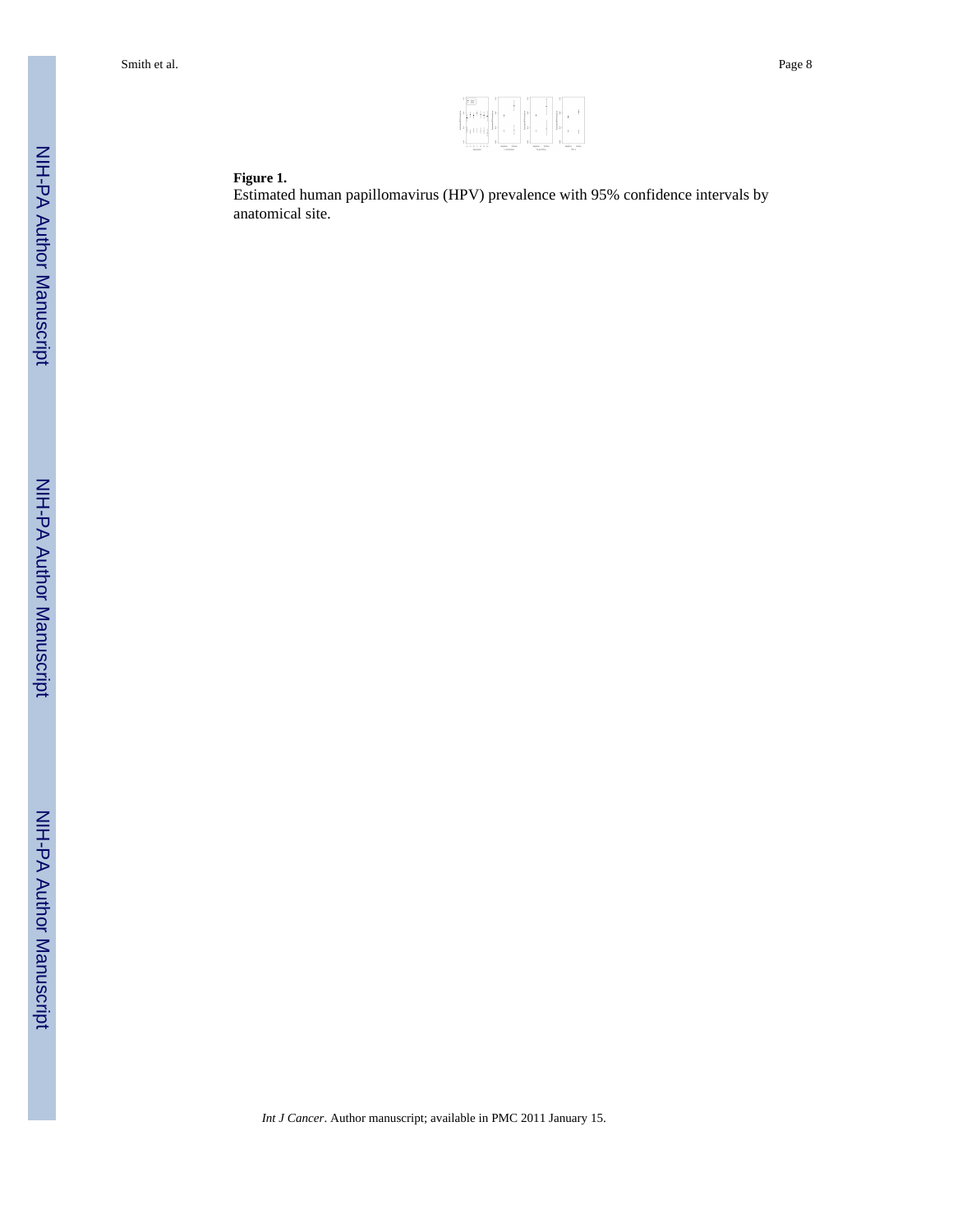NIH-PA Author Manuscript NIH-PA Author Manuscript

 NIH-PA Author ManuscriptNIH-PA Author Manuscript

# **Table 1**

Estimated odds ratios (ORs) and 95% confidence intervals (CIs) for human papillomavirus (HPV) by anatomical site and overall *†* .

|                                      |                                                                                                                                                                                                                                                                                                                                                                                                                                         |             |                |                  |                                        | Glans                |                   |                |                |                      |                |                  | Shaft         |             |                    |                |            |                      |                |                          | Overall    |                         |                    |                |         |
|--------------------------------------|-----------------------------------------------------------------------------------------------------------------------------------------------------------------------------------------------------------------------------------------------------------------------------------------------------------------------------------------------------------------------------------------------------------------------------------------|-------------|----------------|------------------|----------------------------------------|----------------------|-------------------|----------------|----------------|----------------------|----------------|------------------|---------------|-------------|--------------------|----------------|------------|----------------------|----------------|--------------------------|------------|-------------------------|--------------------|----------------|---------|
|                                      |                                                                                                                                                                                                                                                                                                                                                                                                                                         |             |                | Univariate model |                                        |                      | Multivariate mode |                |                |                      |                | Univariate model |               |             | Multivariate model |                |            |                      |                | Univariate model         |            |                         | Multivariate model |                |         |
| Variable                             | Z                                                                                                                                                                                                                                                                                                                                                                                                                                       | $\tilde{e}$ | 95%            | $\overline{C}$   | $\mathbf{p}\text{-value}^{\mathbf{f}}$ | $\tilde{e}$          | 95%               | $\overline{C}$ | p-value        | $\tilde{e}$          | 95%            | $\overline{C}$   | $p$ -value    | $\tilde{e}$ | 95%                | IJ             | $p$ -value | $\tilde{c}$          | 95%            | $\overline{C}$           | $p$ -value | $\tilde{e}$             | 95%                | đ              | p-value |
| Presence of N.<br>gonorhea           |                                                                                                                                                                                                                                                                                                                                                                                                                                         |             |                |                  |                                        |                      |                   |                |                |                      |                |                  |               |             |                    |                |            |                      |                |                          |            |                         |                    |                |         |
| $\mathbf{Yes}$                       |                                                                                                                                                                                                                                                                                                                                                                                                                                         | 1.87        | 1.06           | 3.28             |                                        | 1.97                 | 1.03              | 3.75           |                | 1.26                 | 0.65           | 2.41             |               | 1.09        | 0.53               | 2.25           |            | 2.40                 | 1.31           | 4.40                     |            | 2.32                    | 1.17               | 4.58           |         |
| $\stackrel{\circ}{\mathbf{z}}$       |                                                                                                                                                                                                                                                                                                                                                                                                                                         | ref         |                |                  | 0.03                                   | ref                  | $\blacksquare$    | ï              | 0.04           | ref                  | $\mathbf{I}$   | $\blacksquare$   | 64.0          | Ref         | $\blacksquare$     | $\mathbf{r}$   | 0.81       | ref                  | $\blacksquare$ | $\overline{\phantom{a}}$ | 0.005      | ref                     | $\blacksquare$     | $\blacksquare$ | 0.02    |
| Presence of C.<br>trachomatis        | $\begin{array}{ccccc}\n\mathbb{C} & \mathbb{C} & \mathbb{R} & \mathbb{R} & \mathbb{S} \\ \hline\n\mathbb{C} & \mathbb{C} & \mathbb{C} & \mathbb{R} & \mathbb{R} \\ \hline\n\mathbb{C} & \mathbb{C} & \mathbb{C} & \mathbb{R} \\ \mathbb{C} & \mathbb{C} & \mathbb{C} & \mathbb{R} & \mathbb{R} \\ \mathbb{C} & \mathbb{C} & \mathbb{C} & \mathbb{R} & \mathbb{R} \\ \mathbb{C} & \mathbb{C} & \mathbb{C} & \mathbb{R} & \mathbb{R} \\ $ |             |                |                  |                                        |                      |                   |                |                |                      |                |                  |               |             |                    |                |            |                      |                |                          |            |                         |                    |                |         |
| Yes                                  |                                                                                                                                                                                                                                                                                                                                                                                                                                         | 2.01        | 1.39           | 2.91             |                                        | 1.87                 | 1.24              | 2.81           |                | 1.09                 | 0.70           | 1.69             |               | 1.04        | 0.64               | 1.68           |            | 1.77                 | 1.22           | 2.58                     |            | 1.66                    | 1.09               | 2.50           |         |
| $\stackrel{\circ}{\mathsf{Z}}$       |                                                                                                                                                                                                                                                                                                                                                                                                                                         | ref         |                | $\mathbf{I}$     | 0.0002                                 | ref                  | $\mathbf{I}$      |                | 0.003          | ref                  |                | $\mathbf{I}$     | 0.71          | Ref         | $\mathbf{I}$       | $\mathbf{I}$   | 0.89       | ref                  |                |                          | 0.003      | ref                     |                    |                | 0.02    |
| Presence of STI<br>$(self-reported)$ |                                                                                                                                                                                                                                                                                                                                                                                                                                         |             |                |                  |                                        |                      |                   |                |                |                      |                |                  |               |             |                    |                |            |                      |                |                          |            |                         |                    |                |         |
| Yes                                  |                                                                                                                                                                                                                                                                                                                                                                                                                                         | 1.95        | 1.48           | 2.55             |                                        | 1.78                 | 1.30              | 2.43           |                | 1.44                 | 1.05           | 1.96             |               | 1.31        | 0.92               | 1.87           |            | 1.94                 | 1.47           | 2.56                     |            | 1.82                    | 1.32               | 2.51           |         |
| $\stackrel{\circ}{\mathbf{Z}}$       |                                                                                                                                                                                                                                                                                                                                                                                                                                         | ref         | $\blacksquare$ | $\blacksquare$   | 0.0001                                 | $\operatorname{ref}$ | $\blacksquare$    |                | 0.0002         | ref                  | $\blacksquare$ | $\mathbf{I}$     | 0.02          | Ref         | $\blacksquare$     | $\mathbf{I}$   | 0.13       | ref                  | $\blacksquare$ | $\mathbf{r}$             | 0.0001     | $\mathop{\mathrm{ref}}$ | $\blacksquare$     | $\blacksquare$ | 0.0002  |
| <b>Bathing</b> frequency             |                                                                                                                                                                                                                                                                                                                                                                                                                                         |             |                |                  |                                        |                      |                   |                |                |                      |                |                  |               |             |                    |                |            |                      |                |                          |            |                         |                    |                |         |
| Less than daily                      |                                                                                                                                                                                                                                                                                                                                                                                                                                         | 2.10        | 1.23           | 3.60             |                                        | 2.71                 | 1.37              | 5.36           |                | 1.21                 | 0.65           | 2.25             |               | 1.18        | 0.57               | 2.43           |            | 2.62                 | 1.47           | 4.67                     |            | 2.90                    | 1.41               | 5.97           |         |
| Daily                                |                                                                                                                                                                                                                                                                                                                                                                                                                                         | ref         |                | $\mathbf{I}$     | 0.01                                   | ref                  | $\blacksquare$    |                | 0.004          | ref                  |                | $\blacksquare$   | 0.55          | Ref         | $\blacksquare$     | $\blacksquare$ | 0.66       | ref                  |                | $\mathbf{I}$             | 0.001      | ref                     | $\blacksquare$     | $\blacksquare$ | 0.004   |
| Use of condom<br>last partner        | $\begin{array}{cc}\n\circ & \circ \\ \circ & \circ \\ \circ & \circ \\ \circ & \circ \\ \circ & \circ \\ \circ & \circ\n\end{array}$<br>in PMC 2011 January 15.                                                                                                                                                                                                                                                                         |             |                |                  |                                        |                      |                   |                |                |                      |                |                  |               |             |                    |                |            |                      |                |                          |            |                         |                    |                |         |
| $\mathbf{Yes}$                       |                                                                                                                                                                                                                                                                                                                                                                                                                                         | 0.77        | 0.66           | 0.90             |                                        | 0.80                 | 0.68              | 0.95           |                | 0.84                 | 0.69           | 1.02             |               | 0.86        | 0.69               | 1.06           |            | 0.78                 | 0.67           | 0.91                     |            | 0.80                    | 0.67               | 0.94           |         |
| $\stackrel{\circ}{\mathsf{Z}}$       |                                                                                                                                                                                                                                                                                                                                                                                                                                         | ref         | $\blacksquare$ |                  | $0.001\,$                              | ref                  | $\mathbf{I}$      | $\mathbf{I}$   | $0.01\,$       | ref                  |                | $\mathbf{I}$     | $0.08\,$      | Ref         | $\mathbf{I}$       | $\mathbf I$    | 0.15       | ref                  |                | $\mathbf I$              | 0.001      | ref                     | $\blacksquare$     | $\blacksquare$ | 0.01    |
| female partners<br>Lifetime # $of$   |                                                                                                                                                                                                                                                                                                                                                                                                                                         |             |                |                  |                                        |                      |                   |                |                |                      |                |                  |               |             |                    |                |            |                      |                |                          |            |                         |                    |                |         |
|                                      | 208                                                                                                                                                                                                                                                                                                                                                                                                                                     | ref         |                |                  |                                        | ref                  |                   |                |                | ref                  |                | $\mathbf{I}$     |               | Ref         |                    |                |            | ref                  |                | $\mathbf I$              |            | ref                     |                    | $\mathbf{I}$   |         |
| $2-5$                                | 1426                                                                                                                                                                                                                                                                                                                                                                                                                                    | 1.55        | 1.14           | 2.10             |                                        | 40                   | 1.02              | 1.93           |                | 1.57                 | 1.03           | 2.38             |               | 1.54        | 1.00               | 2.39           |            | 1.66                 | 1.23           | 2.23                     |            | 1.53                    | $\Xi$              | 2.10           |         |
| $\ddot{\circ}$                       | 842                                                                                                                                                                                                                                                                                                                                                                                                                                     | 1.75        | 1.28           | 2.40             | $0.002^{+}$                            | 1.44                 | 1.02              | 2.04           | $0.14\ddot{t}$ | 1.62                 | 1.05           | 2.51             | $0.10\dot{t}$ | 1.51        | 0.94               | 2.41           | $0.34^{1}$ | 1.76                 | 1.29           | 2.41                     | 0.002      | 1.48                    | 1.05               | 2.08           | 0.03    |
| Years of sexual<br>activity          |                                                                                                                                                                                                                                                                                                                                                                                                                                         |             |                |                  |                                        |                      |                   |                |                |                      |                |                  |               |             |                    |                |            |                      |                |                          |            |                         |                    |                |         |
| $0 - 2$                              | 521                                                                                                                                                                                                                                                                                                                                                                                                                                     | ref         |                |                  |                                        | rel                  |                   |                |                | $\operatorname{ref}$ |                |                  |               | Ref         |                    |                |            | $\operatorname{ref}$ |                |                          |            | $\operatorname{ref}$    |                    |                |         |
| $3-4$                                | 650                                                                                                                                                                                                                                                                                                                                                                                                                                     | 0.99        | 0.78           | 1.25             |                                        | 0.86                 | 0.67              | $\Xi$          |                | 0.85                 | 0.64           | 1.14             |               | 0.77        | 0.57               | 1.05           |            | 0.93                 | 0.74           | 1.17                     |            | 0.79                    | 0.61               | 1.01           |         |
| $5 - 6$                              | 671                                                                                                                                                                                                                                                                                                                                                                                                                                     | 1.12        | 0.88           | 1.42             |                                        | $1.02$               | 0.79              | 1.32           |                | 0.86                 | 0.64           | 1.16             |               | 0.80        | 0.58               | 1.10           |            | 1.02                 | 0.80           | 1.29                     |            | 0.92                    | 0.71               | 1.19           |         |
|                                      |                                                                                                                                                                                                                                                                                                                                                                                                                                         |             |                |                  |                                        |                      |                   |                |                |                      |                |                  |               |             |                    |                |            |                      |                |                          |            |                         |                    |                |         |